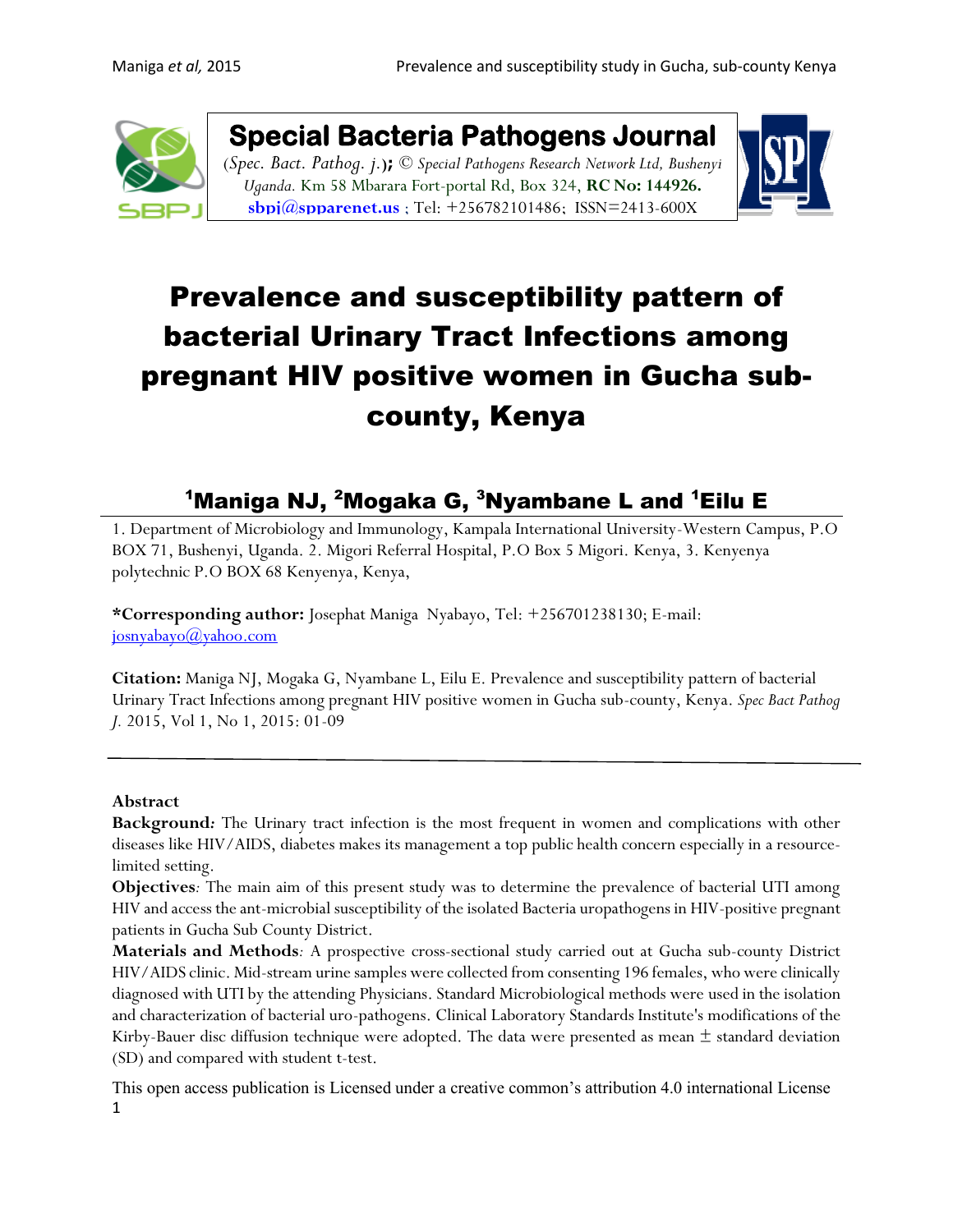**Results***:* Out of 200 mid-stream urine samples 35 pure significant bacterial growth (10<sup>5</sup> colony forming units/ml of urine) were isolated and these included *Escherichia coli,* 15(43%), *Staphylococcus aureus*, 7 (20%) *S.saprophyticus* 5(14%) *Enterococci species*, 4(11%) and *Klebsiella*, 4(11%). The uropathogens isolated were more sensitive to Gentamicin, 32(21%) followed with ciprofloxacin, 26(17%), Nitrofurantoin, 20(13%), Erythromycin, 12(12%), and Nalidixic acid, 17(11%) respectively. **Conclusion***:* Escherichia coli were the most dominant bacteria occurring in the pregnant HIV Patients at Gucha Sub County District. Consequently, Gentamycin should be considered a drug of choice for empirical treatment of UTI in pregnant HIV/AIDS females.

**Keywords**: UTI, pregnant women, Antibacterial, HIV, Seropositive females

#### **Introduction**

A urinary tract infection (UTI) is a bacterial infection that affects part of the urinary tract (1) and rarely the urine may appear bloody (2) or contain visible pyuria (3). It has already been established that HIV/AIDS patients suffer UTIs more than immunocompetent patients due to altered immunity. UTI is one of the major causes of morbidity and mortality in pregnant women in Africa with Kenya reporting a UTI prevalence rate of 23% in the year 2014. This is influenced by the treatment failure by the commonly used antibacterial agents as a result of resistance (4). HIV infections and AIDS continue to devastate the local population in developing countries especially

in people with underlying medical and physiological conditions. Reduction of hospital stays, aseptic care of catheterized patients, selective use of antibiotics, and strict follow-up of hospital disease controls are some UTI prevention options currently being used by many health units to prevent UTI. However, this has not influenced the increasing trend of UTI, complicated by factors such as high costs of antibiotic therapy, the emergence of multidrug-resistant bacteria, and unsatisfactory therapeutic options in urinary tract infection (UTI) in resource-limited settings. This calls for more indebt research and continued surveillance and advanced medical solutions. Right now, no adequate means to successfully prevent painfully and disabling UTI has been found. Even though long-term oral antibiotic treatment has

been used with some success as a therapeutic option, this is no longer secure due to the development of bacterial resistance, probably induced by factors such as previous antibiotic exposure, urinary catheterization, and hospitalization.

On the other hand, pregnancy causes numerous changes in the woman's body. Hormonal and mechanical changes increase the risk of urinary stasis and vesicoureteral reflux. These changes, along with an already short urethra (about 3-4 cm in females) and difficulty with hygiene due to a distended pregnant belly, increase the incidence of urinary tract infections (UTIs) in pregnant women. Pregnant patients are generally considered immunocompromised UTI hosts because of the physiologic changes associated with pregnancy. These changes increase the risk of serious infectious complications from symptomatic and asymptomatic urinary infections even in healthy pregnant women.

Unfortunately in the Gucha sub-county, HIV patients have limited access to the national HIV clinic and there is no surveillance on UTIs in HIV/AIDS patients especially at the grass-root level. From existing research databases in the subcounties and mainstream search, information about UTI and bacteria susceptibility in pregnancy and HIV/AIDS are not available for healthcare providers.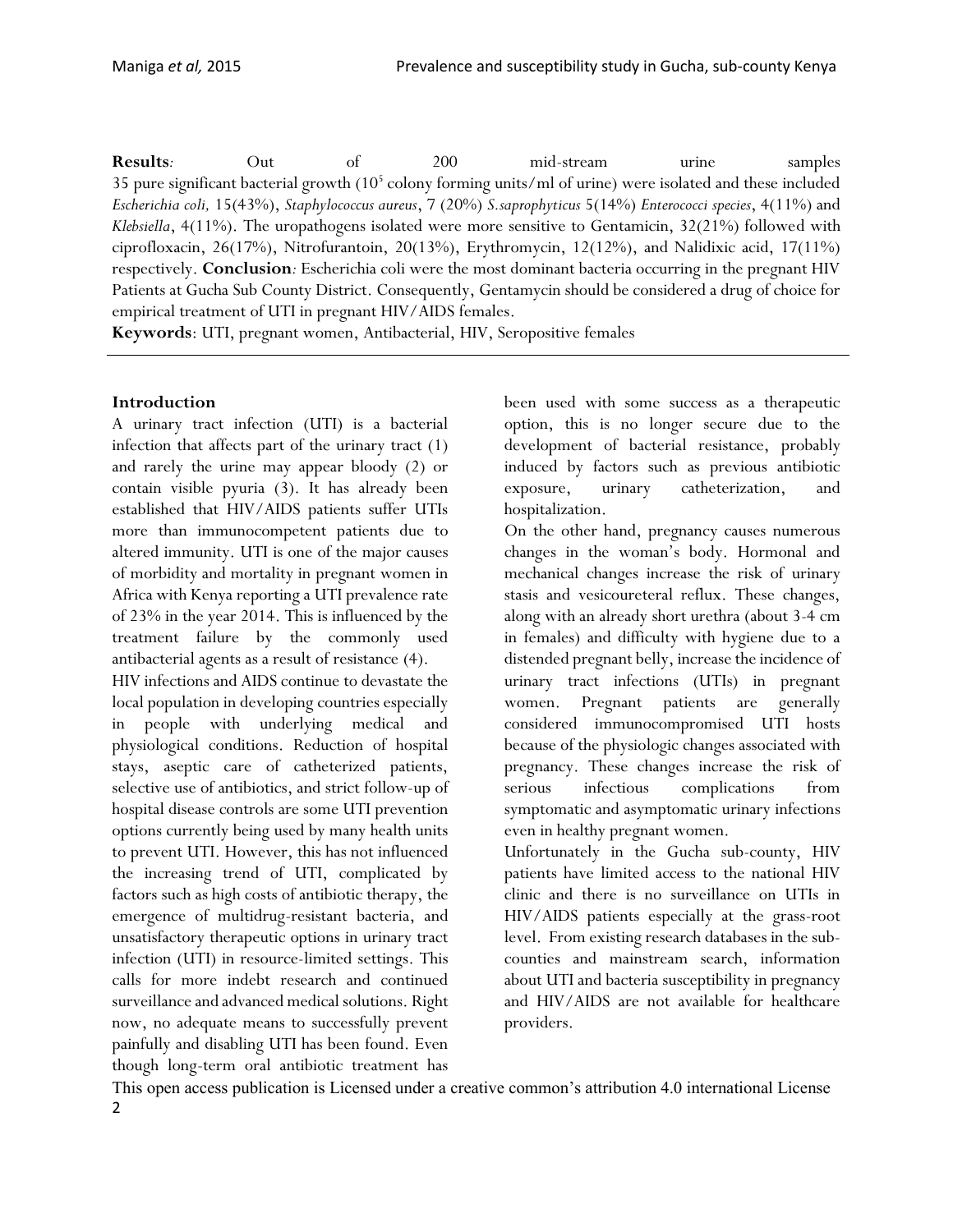**Objective:** This study was therefore designed to assess bacteria UTI prevalence and their susceptibility pattern among pregnant HIV/AIDS patients in Gucha sub-county Kenya.

### **Materials and Methods**

The study was a prospective cross-sectional design involving the collection of urine specimens from HIV/AIDS seropositive women attending Kenyenya District Hospital and Ogembo District Hospital. The study included 196 seropositive females attending the HIV/AIDS clinics. The 196 participants were confirmed to be pregnant by using the HCG test and HIV positive by using the Indirect Elisa Test. They were adult patients aged 18 years and above. The 196 participants qualified to be included in this study by showing urinary tract clinical manifestations as confirmed by the medical officer in charge. The participants were included if they had used antibiotics for the last 3 weeks before the study. The participants were excluded if they were seropositive females not attending the HIV/AIDS clinics in Kenyenya District Hospital and Ogembo District Hospital. Consequently, ant participants who were in their menstruation period and those who did not consent were excluded from the study.

Approval was obtained from Kisii University Research and Ethics Committee. Informed consent was sought and obtained from the patients and from the HIV clinics of the hospitals where the patients were receiving treatments. All results were treated with the utmost confidentiality. Each sample was having a number and the results of the findings were returned to the medical officers in charge of patients. The Medical Officers were responsible for releasing results to the patients. The participants who were confirmed to be infected with UTI benefitted by being treated free of charge. The sampling technique used a random sampling method whereby urine samples were collected randomly after a sequence of two patients respectively. Questionnaires were used to ascertain the age, occupation, and clinical history of the participants. Morning Mid-Stream Urine collection followed Kenya's Ministry of health standard operating procedures for specimen collection, packaging (5). The specimens were collected aseptically using sterile wide-mouthed and leak-proof universal glass screw-capped bottles (Human diagnostics- Kenya). The specimens were sent to the laboratory within 2 hours and cultured immediately.

The collected urine clinical sample was cultured in the Chromogenic agar media (Oxoid, UK) by plating 0.001ml of urine on the media using a calibrated wire loop to deliver the needed volume (6). The cultured plates were then incubated for 18-24hours and media with growth not prominent enough to allow for decision making regarding the identity of the bacteria isolates we re-incubated for another 24 hours and any suspect colony was taken for further identification. All samples which had a microbial load of 10<sup>5</sup>CFU/ml were considered to be positive for UTI Infections and taken as significant bacteria (7). For the identification of each bacteria, subsequent biochemical and staining methods were used and recommended by Cowan and steel's scheme for the identification of medical bacteria (8). The isolates were preserved in the microbiology lab by using the cryopreservation method.

The antibiotic susceptibility test method used was the Kirby Bauer disc diffusion method as modified by the clinical laboratory standards institute (9). Briefly: three well-isolated pure colonies were selected from the pure culture and transferred into a tube containing 4–5ml of sterile normal saline and mixed to form a turbid suspension. The turbidity of the suspension was adjusted to match 0.5 McFarland standards using standard guidelines. The adjusted turbid bacteria suspension was aseptically inoculated onto the surface of the Muller Hinton agar plates previously prepared according to the manufacturer's instructions, using the surface spreading method for a uniform surface distribution of inoculums (10). The standard antibiotic discs (Oxoid, UK, Human diagnostics Limited) were placed in the inoculated at the surface of the inoculated culture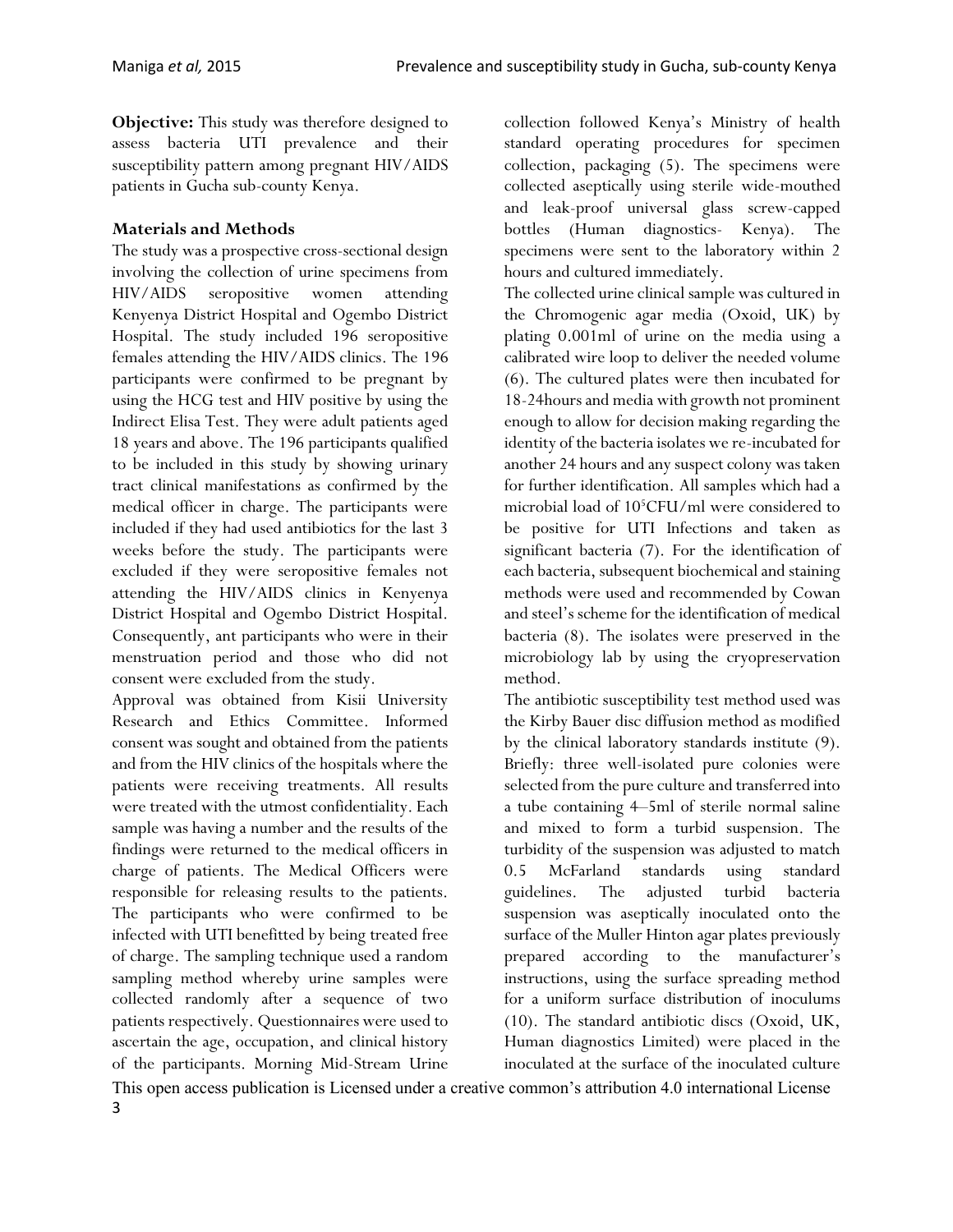plates at a distance of 2 cm apart. The setup was incubated at 36 degrees centigrade for a period of 18 hours to 24 hours. Re-incubation for another 24 hours was done where more growth was needed to decide while reading results. The diameter of zones of inhibition was measured and recorded in millimeters. This was compared with the standard reference chart of CLSI as detailed in the previous study of Jorgensen and Turnidge (11).

#### Data Analysis

The data was analyzed using SPSS version 16 software and tables were being used to explain the data generated from the software. The antibacterial activity was reported in terms of diameters of the zones of inhibition (mm). The data were presented as mean ± standard deviation (SD). Comparison of means of zones of inhibition was done using student t-test since there was more than one variable in consideration and values of (p<0.05) were regarded as significant.

#### **RESULTS**

This present study recruited 196 pregnant female HIV/AIDS female patients. As observed 20(10.2%) of the patients turned out with negative UTI. A total of 176( 89.8 %) of the patients had UTIs and the isolates per Hospital HIV/AIDS clinic were as follows; *E. coli* had a frequency of 9(47.3%) from ODH and 10 (52.7% ) from KDH. *Enterococcus* species had a frequency of 1 (16.6%) isolated from ODH and  $5(83.4\%)$ from KDH. *Klebsiella* species had a frequency of 4(100%) isolated from ODH.*S saprophyticus* had a frequency of 2 (40%) isolated from ODH and 3 (60%) isolated from KDH. Lastly, *S. aureus* had a frequency of 4(50%) isolated from ODH and 4 (50%) isolated from KDH.

Table 3 below shows the mean zone diameter for each microbial isolates in response to tested antibiotics. According to clinical laboratories standard institute guidelines, zone diameter of 20mm and above is sensitive (S) to tested antibiotics, 15-19.9mm is interpreted as sensitivity depends on dose (SDD) while 10- 14.9mm and above is resistant (R). The sensitivity of E Coli to gentamycin was the best concerning zone diameter followed by Enterococcus species and S saprophyticus.  $(30\pm0.58, 29\pm0.58,$  and 28.05 mm respectively. Nitro, Cipro, ceftriaxone, and gentamycin showed the overall highest sensitivities to tested Antibiotics (Table 3). This study observed that the isolates from the urine specimen showed some resistance to the antibiotics that were used for susceptibility testing. They were as follows; Cotrimoxazole (4%), Ampicillin (5%), Tetracycline (2%)

Table 1: Age-specific prevalence of bacteria UTI among 196 women in Ogembo and Kenyenya district hospitals

|           | Number $(\%)$ prevalence |          |          |                                            |  |  |  |  |
|-----------|--------------------------|----------|----------|--------------------------------------------|--|--|--|--|
|           |                          |          |          | Age yrs No ex ODH n(%) KDH n(%) Total n(%) |  |  |  |  |
| <10       | $\theta$                 | 0(0.0)   | 0(0.0)   | 0(0.0)                                     |  |  |  |  |
| $10 - 19$ | 12                       | 4(33.3)  | 6(50.0)  | 10(83.3)                                   |  |  |  |  |
| 20-29     | 80                       | 30(37.5) | 42(52.5) | 72(90)                                     |  |  |  |  |
| 30-39     | 48                       | 16(33.3) | 30(62.5) | 46(95.8)                                   |  |  |  |  |
| 40-49     | 56                       | 26(46.4) | 22(39.3) | 48(85.7)                                   |  |  |  |  |
| 50-59     | 0                        | 0(0.0)   | 0(0.0)   | 0(0.0)                                     |  |  |  |  |
| $\geq 60$ | $\theta$                 | 0(0.0)   | 0(0.0)   | 0(0.0)                                     |  |  |  |  |

n=number sampled *ODH*=Ogembo District Hospital, KDH=Kenyenya District Hospital.

Table 2: Prevalence of bacteria UTI among women in Ogembo and Kenyenya district hospitals in Gucha district of Kenya

| $n = 196$                      |
|--------------------------------|
| Number (%) prevalence bacteria |

| Bacteria           |         |         | ODH n $(\%)$ KDH n $(\%)$ Total n $(\%)$ |
|--------------------|---------|---------|------------------------------------------|
| Esch coli          | 09(4.6) | 10(5.1) | 19(9.7)                                  |
| Enterococcus sp    | 01(0.5) | 05(2.5) | 06(3.0.)                                 |
| Klebsiella species | 04(2.0) | 0(0.0)  | 04(2.0)                                  |
| S.saprophyticus    | 02(1.0) | 03(1.5) | 05(2.5)                                  |
| S.aureus           | 04(2.0) | 04(2.0) | 08(4.0)                                  |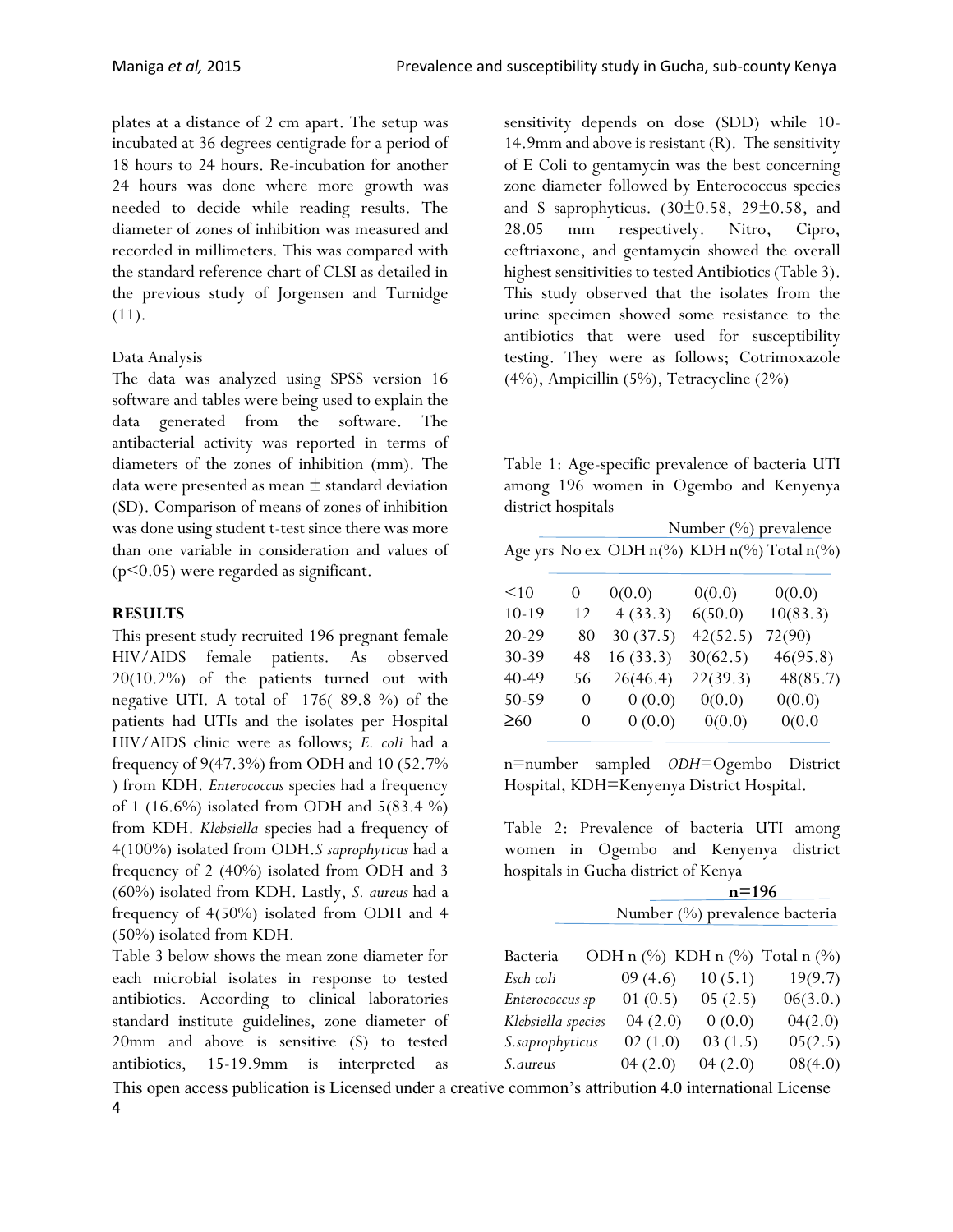NBG66(33.6)88(44.8) 154(78.4)

*n= total 196* n=number sampled, *ODH*=Ogembo District Hospital, KDH=Kenyenya District Hospital. *NBG =No Bacterial Growth.*

### **DISCUSSION**

In this study, the most common bacteria isolated were *Escherichia coli* (9.7%). This is in agreement with most previous studies on communityacquired UTI (12, 13, 14). Urinary tract infections due to *E.coli* is a common finding in women and it is associated with microorganisms ascending from the urethral areas contaminated by fecal flora due to the proximity to the anus and warm, moist environment thereby. Most of the isolated bacteria showed low *in vitro* sensitivity to Cotrimoxazole, which is the first-line antimicrobial for the treatment of uncomplicated UTI in Uganda (15). Similarly, low sensitivity to cotrimoxazole was recently demonstrated in India (16) and in Tanzania where the sensitivity of *E.coli* to cotrimoxazole was as low as  $35.3\%$  (17).

The prevalence of significant bacteriuria/UTI in this study which was 19.7% is of high concern compared to the Previous studies in Mulago which found the prevalence of significant bacteriuria to range between 6% in asymptomatic patients (256 men and 132 women) (18) and 18.7% (28/150) in diabetic patients attending Mulago hospital diabetic clinic(19). The previous study has done Among pregnant women aged 15 –44 years in Tanzania, the prevalence of significant bacteriuria was found to be 17.9% and 13.0% in symptomatic and asymptomatic participants respectively(20). This was a higher proportion of UTI in the Tanzanian study since their study population was of pregnant women who had been more commonly diagnosed with UTI due to the hormonal changes of pregnancy and anatomical predispositions.

In Kenyatta hospital in Kenya, a recent report (21) found that UTI prevalence was 11.1% amongst 135 asymptomatic diabetic patients (aged 17 – 74 years). However, in Ethiopia, it was reported that the prevalence of UTI was 39.5%, which is about 2 times higher than what was found in this study (22). The study by Moges *et al* (22) included 70 inpatients and this could account in part for the difference in the prevalence of UTI. They isolated more uropathogens in the age groups 1–4 years (38.5% isolation rate) and those 50 years and above (54.7% isolation rate). This study had only 9 patients (5.1%) in the age group 46 years and above and patients aged below 18 years were included but consent was sought from the adult relatives. Worldwide, *E.coli* has been demonstrated as the most common uropathogens in females. Among the uropathogens species isolated in this study, *Escherichia coli* were the most frequent isolate accounting for 43%. This present study is comparable with other studies in Africa where  $E$ . Coli was isolated in  $40 - 46\%$  of the participants (23-26).

The second most frequent bacteria were *Staphylococcus aureus* with a frequency of 8(4.0%). *Staphylococcus aureus* has in recent times been found as a causative agent mainly in complicated UTI (27,28). The possible reason for this observation could be that the studied poor pregnant women devastated by the HIV pandemic could have had contaminated their urinary tract with *Staphylococcus* from the skin where the organism is very common. The other isolates in this study included five *Enterococcus species,* four *S. saprophyticus,* and four *Klebsiella species*. This is in agreement with previous studies in Mulago hospital Whereby *Enterococcus species* at 39.3% and 4.8% respectively. More recently in India, *Klebsiella, Proteus*, and *Enterobacter* were isolated at rates of  $16.9\%$ ,  $5.5\%$ , and  $5.3\%$  respectively (29). Poor hygiene simply explains female urinary tract contamination by entero-bacteria. Most local women after defecation clean from back to front thereby raising the chance of loading the urogenital system with stool samples heavily loaded with entero-bacteria (30).

In Table 4, this study demonstrated that Gentamycin was the single most efficacious antibiotic amongst those commonly used against all the strains of urogenital pathogens isolated,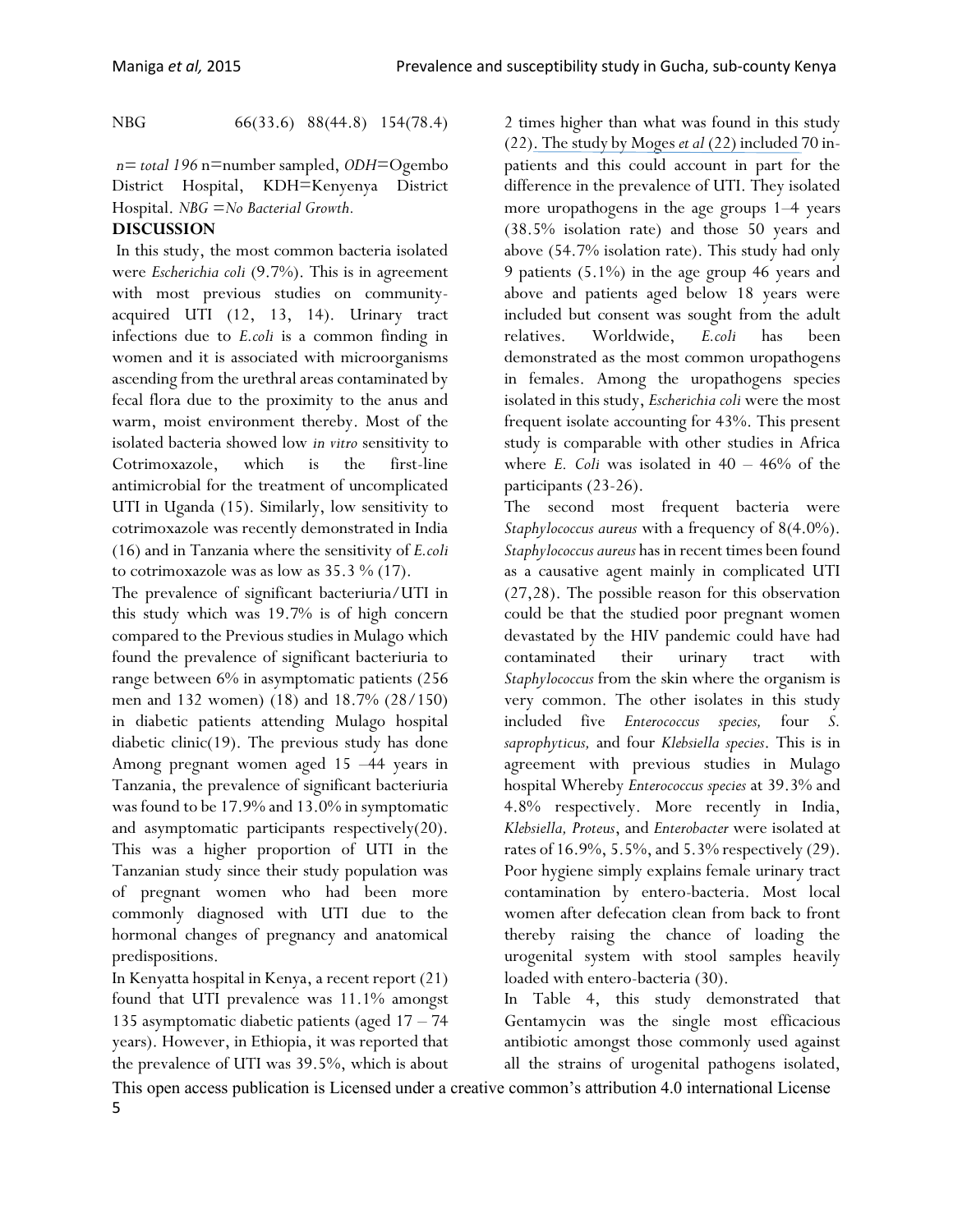with sensitivity against *E. coli, S. aureus*, *S saprophyticus*, *Enterococcus*, *Klebsiella species,* and *Chromo bacterium violaceum* in West Africa (31)*.* The earlier studies between 2001 and 2003 in East Africa and Ethiopia agreed with this study with high sensitivities by most uropathogens to gentamycin. The second most effective antibiotic in this study was Ciprofloxacin, with high sensitivity against *E.coli, S.aureus, S. saprophytic us, Enterococcus,* and *Klebsiella*. In Africa however, earlier studies by Ouma and Moges showed a very high sensitivity of uropathogens to ciprofloxacin, with over 90% sensitivity against all uropathogens isolated (32, 33). The population studied has low per capita income and may not afford the cost of quinolones and quinolones are used as a second line of drugs after penicillins or cephalosporins in Pharmacies and hospitals. This makes quinolones unavailable and cost-prohibitive to the local users who merely use drugs purchased from drug stores in rural settings and invariably may impact the susceptibility to quinolones.

Cotrimoxazole has shown the lowest sensitivity rate against all 5 uropathogens *in vitro* in this study. In agreement with this study, sensitivity of Cotrimoxazole to all uropathogens isolated ranged from 33% to 67% in other studies in Africa (34- 38). Similarly, low sensitivity (30%) of uropathogens to Cotrimoxazole was recently demonstrated in India (39). The possible explanation may be the overprescription of this drug as both broad-spectrum antibiotic and as maintenance therapy in the management of HIV/AIDS patients in both urban and rural settings. In Uganda where there is no specific law restricting the prescription of antibiotics to qualified medical or Pharmaceutical personnel, prescription by drug dispensers and other unqualified health care providers and use of sublethal dose is very common.

Sensitivities to ampicillin which is also commonly prescribed for treatment of UTI were also relatively low in this study and may signify to emergence or re-emergence of penicillin resistance to common uropathogens and warrants further in-debt laboratory investigation to assist in the control of resistance spread.

There is a need to mention at this point that the observation of 78% of no bacteria growth may indicate that bacteria were rarely involved in Urogenital infections and underscores the need for laboratory investigation as a criterion for commencement of treatment of clinically diagnosed UTI in pregnancy, especially among HIV/AIDS pregnant patients. Inclusion of mean zones of inhibition seen in Table 3 above was necessary to outline the detailed activity of selected antimicrobials against urinary bacterial isolates in these settings with poor resources for minimum inhibitory concentration (MIC).

## **Conclusion**

The most common uropathogens isolated in this present study were *Escherichia coli*, followed by *Staphylococcus aureus, Enterococcus species, S.saprophyticus,* and *Klebsiella species.* Gentamycin was the most efficacious antibiotic to all the uropathogens isolated, whereas cotrimoxazole had a very low sensitivity profile for each of the uropathogens isolated. The high rate of resistance to tetracycline, cotrimoxazole, and ampicillin, may preclude the use of these commonly used antibiotics for empiric treatment of UTI in Uganda. The high prevalence of asymptomatic UTI of 19.7% is of concern and an interventional study that follows up these women with significant bacteriuria for at least 14 to 28 days and as well evaluates the outcome of treatment (clinical and bacteriological) is recommended.

Gentamycin which has shown high overall sensitivity against all the uropathogens isolated should be considered for use in the empirical treatment of UTI in women while ciprofloxacin can be considered as a second choice agent for treatment. The use of cotrimoxazole as a first-line agent for the treatment of community-acquired UTI in Uganda may need to be revisited by the policymakers since it has shown very low sensitivity against all the uropathogens isolated in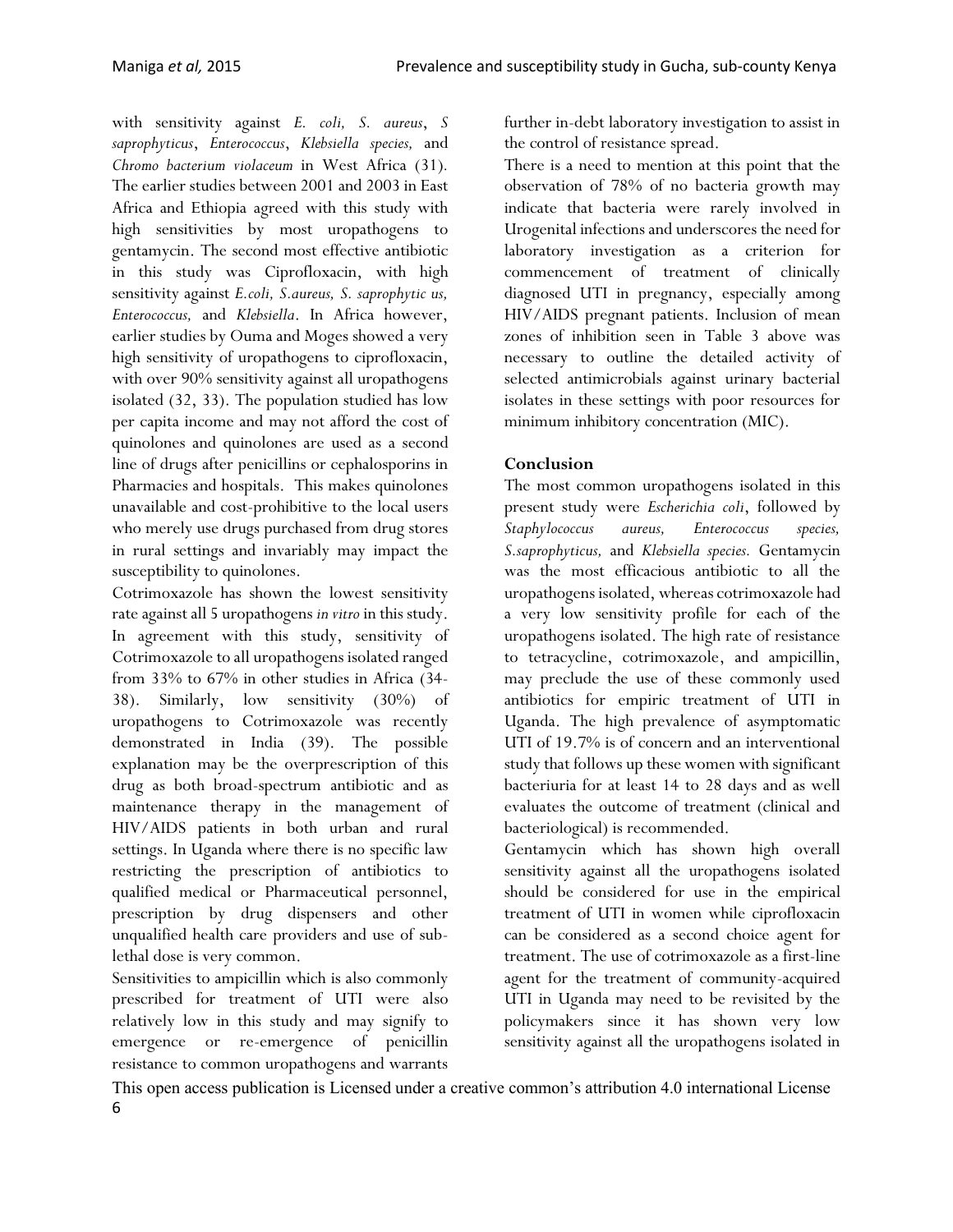this study especially as regards HIV/AIDS seropositive patients.

#### **Acknowledgments**

We hereby wish to thank the participants of this study, Kenyenya District Hospital and Ogembo District Hospital management at large. This work was solely financed by the authors.

#### **Conflict/Disclosure of interests**

The authors hereby declare that there is no competing interest in this study.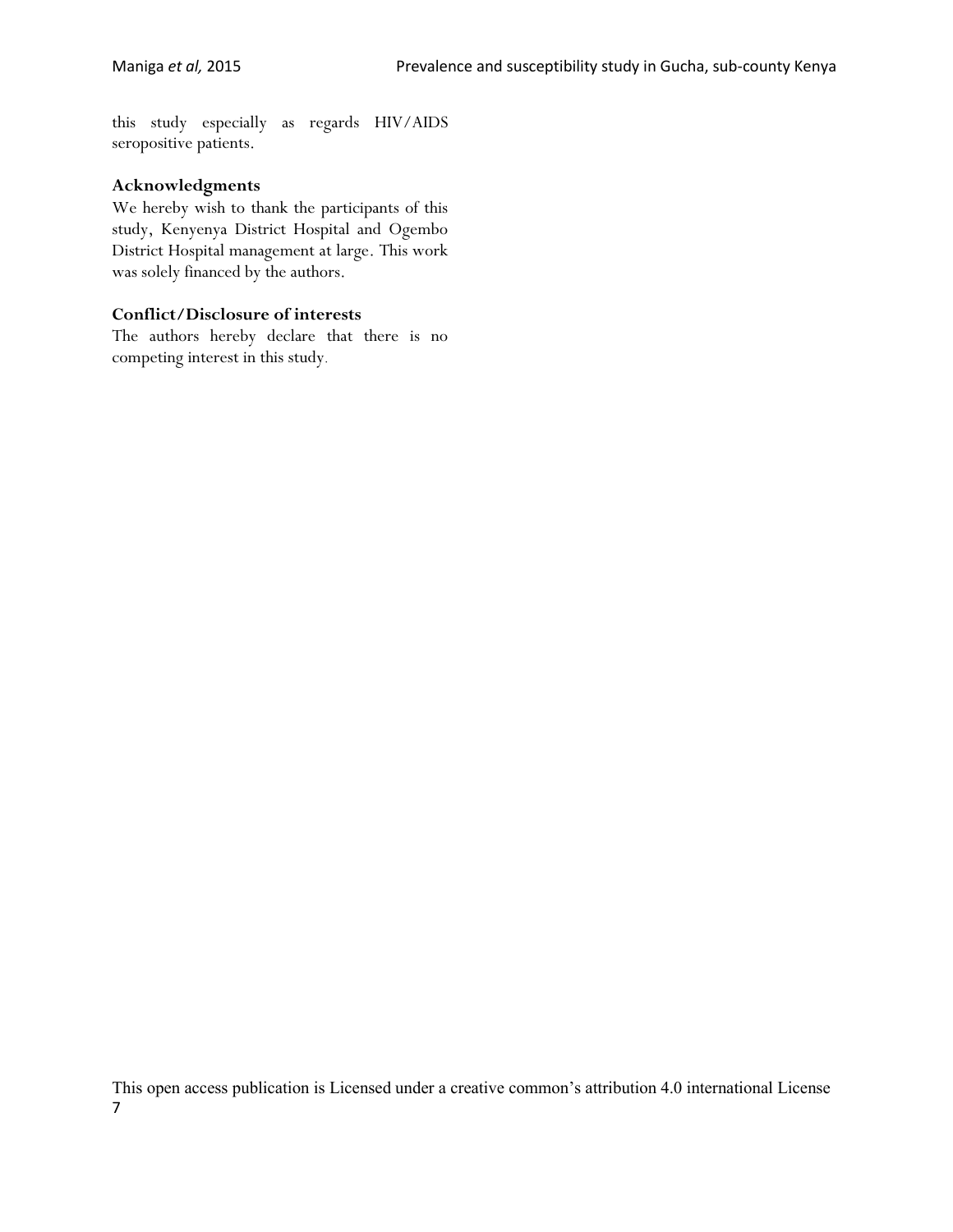| ODH number (%) positive |  |                                     |                                                                                                            |               |                                                                         | KDH number $(\%)$ positive                                  |                                     |                    |                                                 |                  |
|-------------------------|--|-------------------------------------|------------------------------------------------------------------------------------------------------------|---------------|-------------------------------------------------------------------------|-------------------------------------------------------------|-------------------------------------|--------------------|-------------------------------------------------|------------------|
| Antibiotics E. coli     |  | Ent spp                             |                                                                                                            |               | Klieb spp S. sapro S. aureus E. coli Ent spp                            |                                                             |                                     | Klieb spp S. sapro |                                                 | <i>S.</i> aureus |
| Ampi                    |  |                                     | $14\pm0.58$ $13\pm0.58$ $5\pm0.58$ $16\pm0.58$ $11\pm0.58$ $11\pm0.58$ $24\pm0.58$ $16\pm0.58$ $12\pm0.58$ |               |                                                                         |                                                             |                                     |                    |                                                 | 13±0.58          |
| Cipro                   |  |                                     | $24\pm0.58$ 25 $\pm0.58$ 23 $\pm0.58$                                                                      | $22\pm0.58$   | $24\pm0.58$ $23\pm0.58$ $24\pm0.58$ $24\pm0.58$ $25\pm0.58$             |                                                             |                                     |                    |                                                 | $24\pm0.58$      |
| Genta                   |  | $25\pm0.58$ 24 $\pm0.58$            | $26 \pm 0.58$                                                                                              |               | $27\pm0.58$ $23\pm0.58$ $30\pm0.58$ $29\pm0.58$ $26\pm0.58$ $28\pm0.58$ |                                                             |                                     |                    |                                                 | $26 \pm 0.58$    |
| Ceftria                 |  |                                     | $22\pm0.58$ $21\pm0.58$ $22\pm0.58$                                                                        | $21 \pm 0.58$ |                                                                         | $22\pm0.58$ $21\pm0.58$ $22\pm0.58$ $22\pm0.58$ $22\pm0.58$ |                                     |                    |                                                 | $23\pm0.58$      |
| Erythro                 |  |                                     | $17\pm0.58$ $17\pm0.58$ $16\pm0.58$                                                                        | $17\pm0.58$   | $16+0.58$                                                               |                                                             |                                     |                    | $18\pm0.58$ $17\pm0.58$ $18\pm0.58$ $17\pm0.58$ | $17\pm0.58$      |
| Nal acid                |  |                                     | $18\pm0.58$ 19 $\pm0.58$ 17 $\pm0.58$                                                                      | $18\pm0.58$   | $18\pm0.58$ $19\pm0.58$ $17\pm0.58$ $18\pm0.58$ $18\pm0.58$             |                                                             |                                     |                    |                                                 | $18\pm0.58$      |
| Nitrof                  |  | $21\pm0.58$ $21\pm0.58$ $21\pm0.58$ |                                                                                                            | $21 \pm 0.58$ |                                                                         | $22\pm0.58$ $21\pm0.58$                                     |                                     |                    | $20\pm0.58$ 21 $\pm0.58$ 20 $\pm0.58$           | $21 \pm 0.58$    |
| Cotrim                  |  | $14\pm0.58$ $14\pm0.58$             | $15\pm0.58$                                                                                                | $14\pm0.58$   | $13\pm0.58$ $14\pm0.58$                                                 |                                                             | $14\pm0.58$ $14\pm0.58$ $14\pm0.58$ |                    |                                                 | $14\pm0.58$      |
| Tetra                   |  |                                     | $14\pm0.58$ $14\pm0.58$ $14\pm0.58$ $14\pm0.58$                                                            |               |                                                                         | $14\pm0.58$ $14\pm0.58$                                     | $14\pm0.58$ $14\pm0.58$ $14\pm0.58$ |                    |                                                 | $14\pm0.58$      |

Table 3: Antibiotics susceptibility pattern of urinary isolates from study population (MEAN STANDARD Diameter of Zone of inhibition (mm)

n=number sampled, *ODH*=Ogembo District Hospital, KDH=Kenyenya District Hospital.Ampi= Ampicillin, Cipro=Ciprofloxacine, Genta=Gentamycine, Ceftria=ceftriazone, Erythro=Erythromycine, Nal acid=Nalidixic acid, Nitrof=Nitrofurantoin, Cotrim = Cotrimoxazole, Tetra=Tetracycline,*E=Eschericia, Ent=Enterococcus,* spp=species, *Klieb=Kliebsiella, S.=Staphylococcus, Sapro=Saprophyticus*(p<0.05).

|                                                               | Table 4: Antibiotics susceptibility pattern of urinary isolates from study population (MEAN STANDARD Diameter of zone of inhibition (mm) |  |
|---------------------------------------------------------------|------------------------------------------------------------------------------------------------------------------------------------------|--|
| $\triangle DII$ $\downarrow$ $\therefore$ $\langle 0/\rangle$ | $V\mathbf{D}$ U $\ldots$ $\ldots$ $\ldots$ $(0/\lambda)$ $\ldots$ $(1/\lambda)$                                                          |  |

| ODH number $(\%)$ positive |          |          |           | KDH number $(\%)$ positive |           |            |           |           |          |                 |
|----------------------------|----------|----------|-----------|----------------------------|-----------|------------|-----------|-----------|----------|-----------------|
| Antibiotics                | E. coli  | Ent spp  | Klieb spp | S. sapro                   | S. aureus | E. coli    | Ent spp   | Klieb spp | S. sapro | <i>S.</i> aureu |
|                            | $(n=9)$  | $(n=1)$  | $(n=4)$   | $(n=2)$                    | $(n=4)$   | $(n = 10)$ | $(n=5)$   | $(n=0)$   | $(n=3)$  | $(n=9)$         |
| Ampi                       | 0(0.0)   | 0(0.0)   | 1(25.0)   | 1(50.0)                    | 1(50.0)   | 1(10.0)    | 2(40.0)   | 00(0.0)   | 1(34.0)  | 1(25)           |
| Cipro                      | 8(8.9)   | 1(100.0) | 3(75.0)   | 1(50.0)                    | 3(75.0)   | 9(90)      | 3(60.0)   | 00(0.0)   | 2(67.0)  | 3(75)           |
| Genta                      | 9(100.0) | 1(100.0) | 4(100.0)  | 2(100.0)                   | 4(100.9)  | 10(100.0)  | 05(100.0) | 00(100.0) | 3(100.0) | 4(100)          |
| Ceftria                    | 1(11.0)  | 0(0.0)   | 1(25.0)   | 0(0.0)                     | 1(25.0)   | 0(0.0)     | 1(20.0)   | 00(0.0)   | 1(25.0)  | 1(25)           |
| Erythro                    | 1(11.0)  | 0(0.0)   | 1(50.0)   | 1(50.0)                    | 2(50.0)   | 1(25)      | 0(0.0)    | 00(0.0)   | (0.0)    | 0(00)           |
| Nal acid                   | 0(0.0)   | 0(0.0)   | 0(0.0)    | 1(33.0)                    | 0(70.6)   | 0(00)      | 0(0.0)    | 00(00)    | 1(3.3)   | 1(25)           |
| Nitrof                     | 1(10.0)  | 0(0.0)   | 0(0.0)    | 0(0.0)                     | 1(70.6)   | 1(25)      | 0(0.0)    | 0.0(00)   | 0(0.0)   | 1(25)           |
| Cotrim                     | 1(11.0)  | 0(0.0)   | 0(0.0)    | 1(50.0)                    | 2(50.0)   | 3(30)      | 0(0.0)    | 00(00)    | 1(34.0)  | 1(25)           |
| <u>Tetra</u>               | 1(11.0)  | 0(0.0)   | 1(25.0)   | 1(33.0)                    | 1(25.0)   | 2(20)      | 1(40.0)   | 00(00)    | 0(00)    | 0(00)           |

n=number sampled, *ODH*=Ogembo District Hospital, KDH=Kenyenya District Hospital.Ampi= Ampicillin, Cipro=Ciprofloxacine, Genta=Gentamycine, Ceftria=ceftriazone, Erythro=Erythromycine, Nal acid=Nalidixic acid, Nitrof=Nitrofurantoin, Cotrim = Cotrimoxazole, Tetra=Tetracycline,*E=Eschericia, Ent=Enterococcus,*  spp=species,*Klieb=Kliebsiella, S.=Staphylococcus, Sapro=Saprophyticus*(p<0.05).

This open access publication is Licensed under a creative common's attribution 4.0 international License

8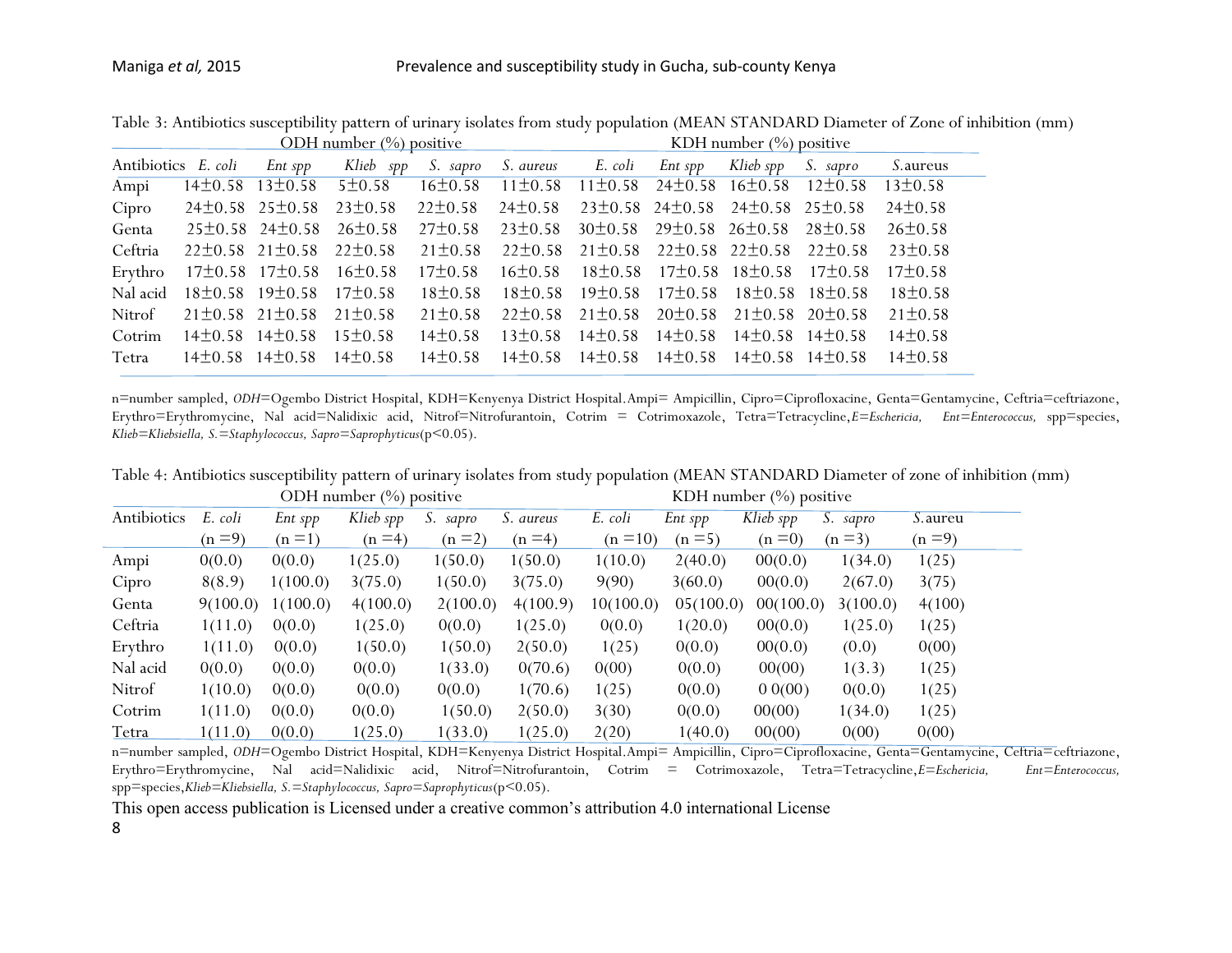References

1. Nicolle LE. "The chronic indwelling catheter and urinary infection in long-term-care facility residents". *Infect Control Hosp Epidemiol* 2001; 22 (5): 316–21.

2. Nicolle LE, Duke J, Frances M, Muhindo S. The Prevalence of bacterial infections in pregnant women. Journal of infectious diseases. 2011,3,  $(4): 10-22.$ 

3. Arellano, Ronald S. *Non-vascular interventional radiology of the abdomen*, Fourth ed, New York: Springer. 2011.

4. Stapleton, Management of urinary tract infections in adults. N Engl J Med 329:1328, third ed., Macmillan, New York 1993.

5. Cunningham FG, Lucas MJ. Urinary tract infections complicating pregnancy. *Baillieres Clin Obstetrics Gynaecol*. 1994; 2,8:353–373.

6. Sohely M, Sedor J, Mulholland SG, Mohammed A. Hospital-acquired urinary tract infections associated with the indwelling catheter. *. J of infectious diseases*,2010. 26,(4):821-8.

7. Colgan R, Williams M, Johnson JR. "Diagnosis and treatment of acute pyelonephritis in women."*American family* physician 2011; 84 (5): 519–26.

8. Barrow HI and Feltham RKI. Cowan and Steels manual for identification of medical bacteria. 3rd ed. Cambridge University Press, 1993.

9. Clinical Laboratory Standards Institute. Performance standards for antimicrobial disc susceptibility tests; Approved standard- 9<sup>th</sup> ed. CLSI document M2-A9.26:1. CLSI. 2007

10. Eves FJ, Rivera, N. "Prevention of urinary tract infections in persons with spinal cord injury in-home health care."*Home healthcare nurse*. 2010, 28 (4): 230–241.

11. Jorgensen JH and Turnidge JD. Susceptibility test methods: dilution and disc diffusion methods. 2 nd ed., Macmillan, NY, 2009.

12. Allan RR Guerrant RL, Walker HD, Weller FP. Urologic symptoms in Diseases. Essentials of Tropical Infectious, fifth ed, Churchill Livingstone; Washington, 2001.

13. Cheesbrough M. *[Family practice guidelines](http://books.google.ca/books?id=4uKsZZ4BoRUC&pg=PA271)* (2nd ed.). New York: Springer.2000.

14. Wanyama J. Prevalence, bacteriology and microbial sensitivity patterns among pregnant women with clinically diagnosed urinary tract infections in Mulago Hospital Labor Ward (2003) Makerere University; M.Med dissertation of Wanyama

15. Kenya clinical guidelines, MOH, 2003. 10,  $(10):60-72$ 

16. Masinde A, Kiggundu C, Kaddu-Mulindwa D,.The prevalence of asymptomatic bacteriuria and associated factors among women attending antenatal clinics in lower Mulago, African journal of health sciences, 2009 .2, (2):12-17

17. Kothari A, Sagar V. Antibiotic resistance in pathogens causing community-acquired urinary tract infections in India: a multicenter study. J Infect Developing Countries. 2008

18. Tulloch JA, Moges AF, Genetu A, Mengistu G, Antibiotic sensitivities of common bacterial pathogens in urinary tract infections in Gondar Hospital, Ethiopia. East Afr Med. 2002; 79(3):140-142.

19. Ouma JB. Prevalence and antimicrobial sensitivity of major bacteria associated with urinary tract infection among diabetic patients in Mulago Hospital. Special Project Report. Makerere University; 2001.*17(17),32*-38.

20. Masinde, M, Dai, B; Liu, Y; Jia, J; Mei, C 2009, "Long-term antibiotics for the prevention of recurrent urinary tract infection in children: a systematic review and meta-analysis". *Archives of Disease in Childhood*95 (7): 499–508.

21. Kayima JK, Otieno LS, Twahir A. asymptomatic bacteriuria among diabetics attending Kenyatta National Hospital. East Afr Med J. 1996; 73(8):524-526. 22. Moges AF, Genetu A, Mengistu G . Antibiotic sensitivities of common bacterial pathogens in pregnant women.Journal of Biomedical Sciences, 2002. 8(8):55-60.

23. Wanyama, J. Urinary tract infection caused by Staphylococcus saprophyticus. *J Med Microbiol*  2011; 05 (01): 21-25.